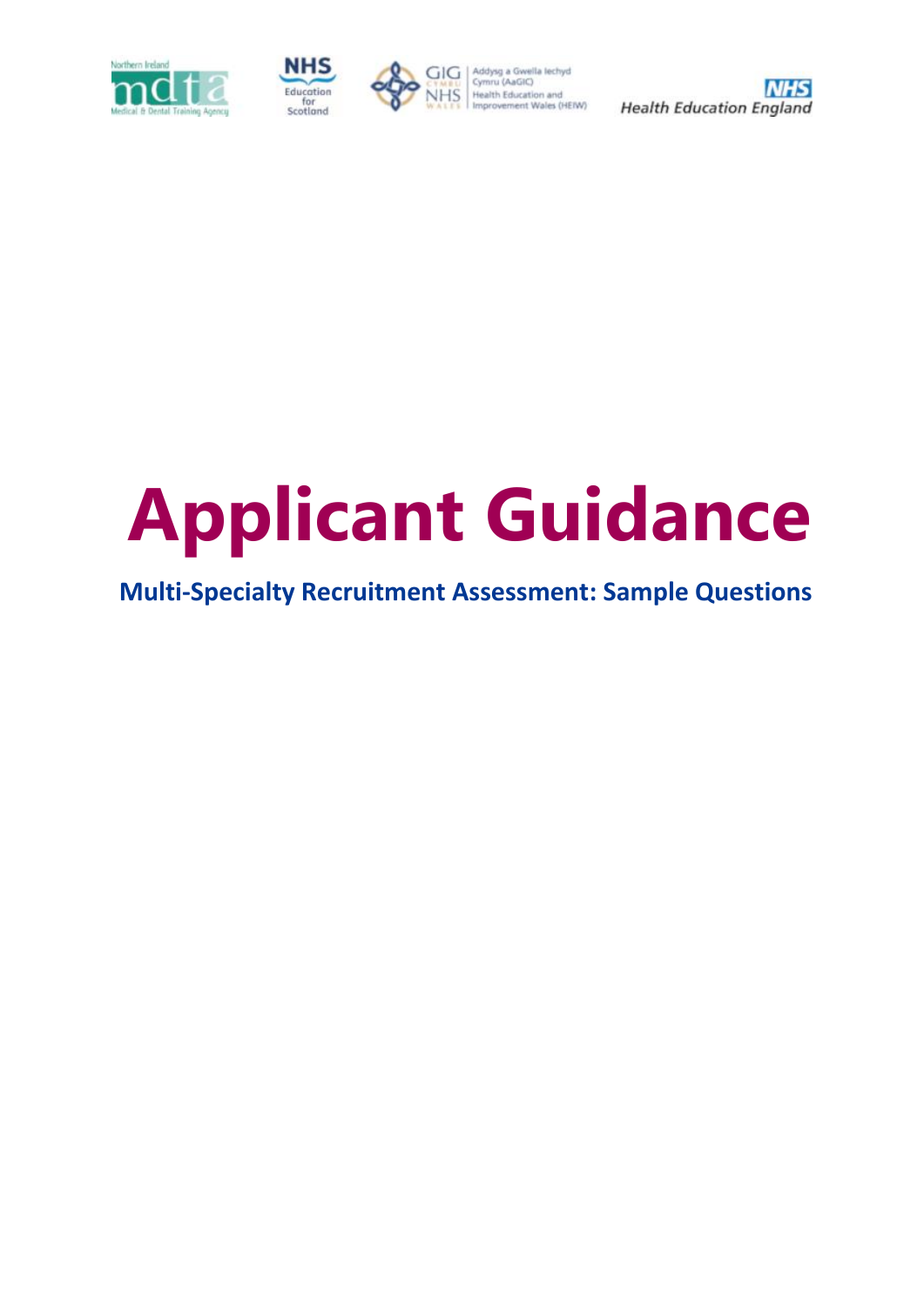## **Contents**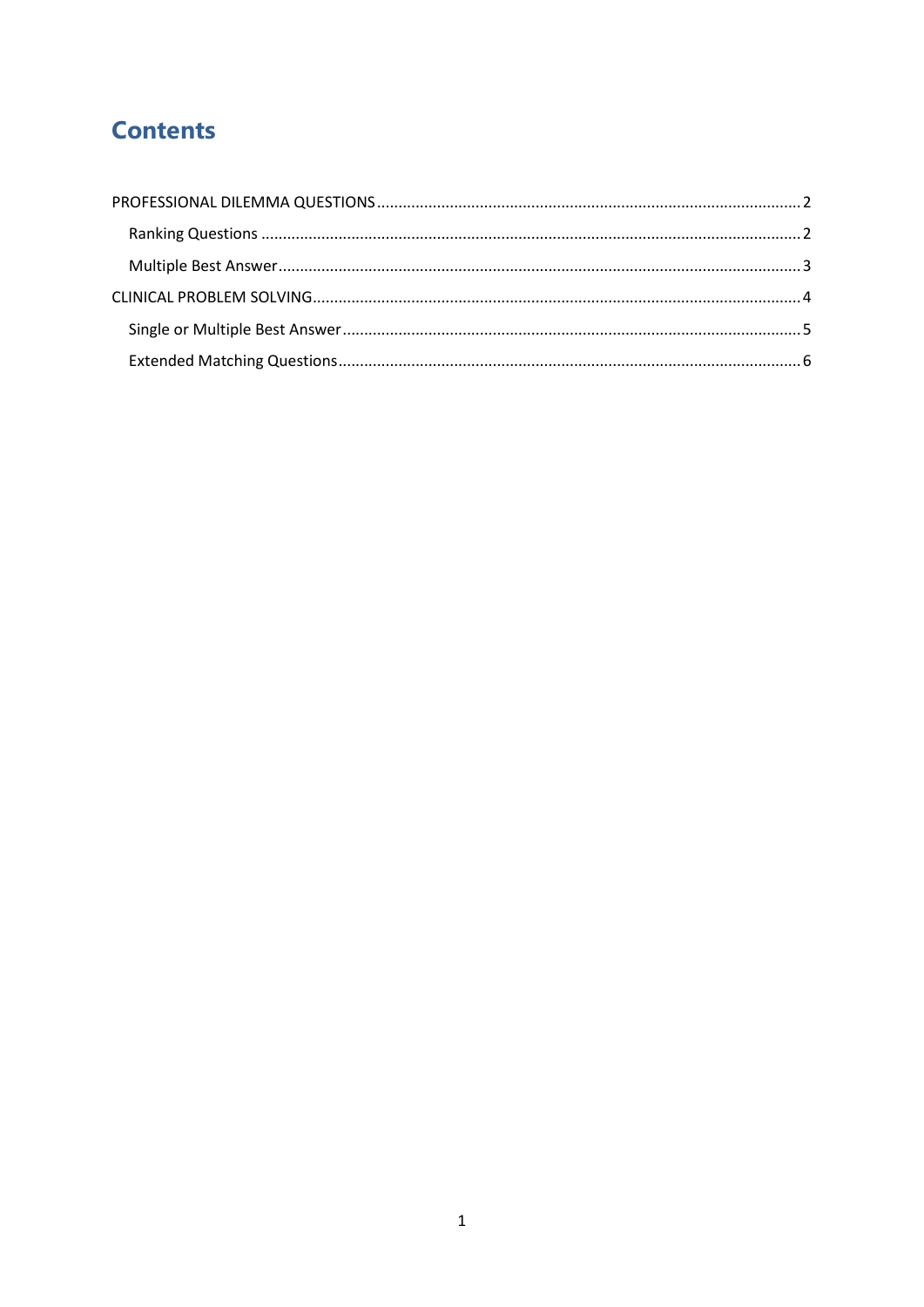## <span id="page-2-0"></span>**PROFESSIONAL DILEMMA QUESTIONS**

### <span id="page-2-1"></span>**Ranking Questions**

With this type of question you will be presented with scenarios followed by a number of possible options. Unless the scenario says otherwise, consider yourself a second year Foundation Doctor (F2 or FY2) working a rotation.

Rank each option in order from the most appropriate (1) to the least appropriate (5) given the circumstances described in the scenario. You cannot tie ranks. You will be shown how to make your selection before the test begins.

#### **Ranking Example:**

You are a Foundation (F2) doctor working in respiratory medicine outpatients. You are reviewing Eileen, who has been admitted to hospital three times in the last 6 months, with exacerbations of Chronic Obstructive Pulmonary Disease. She tells you that she has been advised to stop smoking but is finding it difficult to do so because she worries a lot about her 25 year old daughter, Kirsty, who has financial difficulties. Eileen says that she works overtime to try to support Kirsty.

#### *Rank in order the following actions in response to this situation*

#### *(1= Most appropriate; 5= Least appropriate).*

- A. Advise Eileen that she must give up smoking for her health.
- B. Inform Eileen that if she continues to smoke, her health may deteriorate and she may not be able to work at all.
- C. Suggest to Eileen that it would be beneficial to explore ways to manage her worries.
- D. Ask Eileen whether Kirsty has sought professional financial advice.
- E. Suggest to Eileen that Kirsty should not be causing her to put her health at risk.

#### **Correct Key:** *CDBEA*

#### **Rationale:**

- *C is the most appropriate action to take in response to this situation, as it demonstrates empathy towards Eileen by seeking to address the way she is feeling but still supporting her to stop smoking.*
- *D is the next approriate, as targeting the cause of Eileen's worries may help her to stop worrying and ultimately stop smoking, but it is not as immediately helpful for Eileen and might reflect an assumption you have made about Kirsty's situation.*
- *While B is true, it isn't a particularly sensitive thing to say to Eileen and may upset her further.*
- *E is unhelpful as it does not recognise what Eileen has already said concerning her worries about her daughter, and so is likely to make Eileen feel like you are dismissing her concerns.*
- *A is the least appropriate thing to do, as it is not showing any empathy or sensitivity towards Eileen's current situation and is unlikely to help her as she already knows she needs to quit smoking.*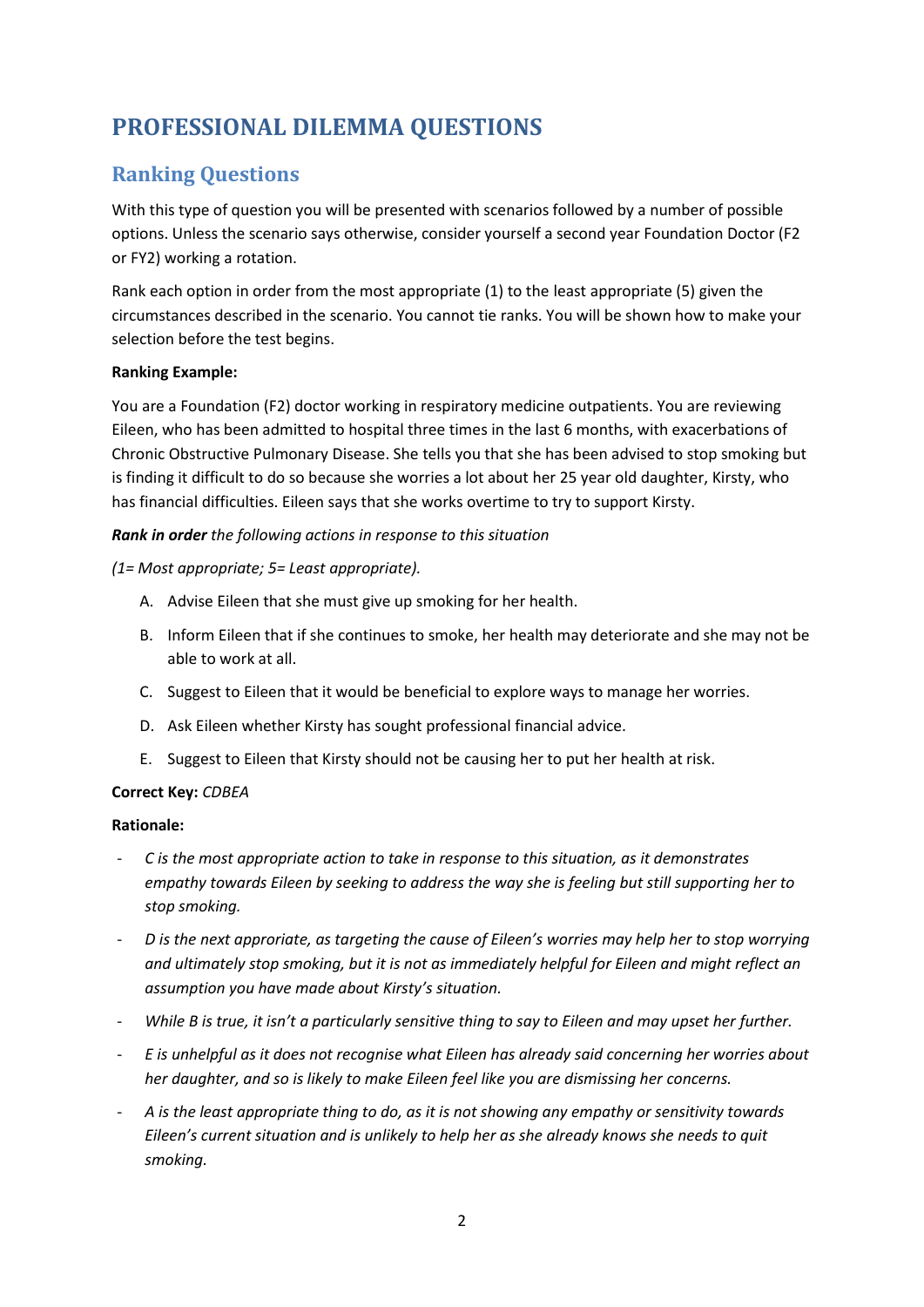## <span id="page-3-0"></span>**Multiple Choice**

In these questions you will be presented with scenarios followed by a number of possible options. For each scenario select the options which together are the most appropriate response to the situation given the circumstances described.

You will be asked to choose three options. You will be shown how to make your selection before the test begins.

#### **Multiple Choice Example:**

You are a Foundation (F2) doctor working in ophthalmology. You are on the ward when a fellow F2 doctor, Tom, tells you that he feels upset about the attitude of one of the nurses, Margaret, towards him. Tom tells you that whenever he asks Margaret to perform a task for him, Margaret is reluctant and always seems to have an excuse for not doing it. You have never observed similar behaviour from Margaret.

*Choose the THREE most appropriate actions to take in this situation.*

- A. Suggest that Tom thinks about how he usually asks Margaret to perform tasks for him.
- B. Suggest that Tom speaks with Margaret to discuss their working relationship.
- C. Suggest that Tom keeps a written record of Margaret's behaviour towards him.
- D. Suggest that Tom reports Margaret's behaviour to the nurse in charge on the ward.
- E. Tell Tom that you have not observed such behaviour from Margaret.
- F. Suggest to Tom that he may be misinterpreting Margaret's behaviour.
- G. Suggest to Tom that he avoids delegating tasks to Margaret in future.
- H. Suggest to Tom that you could act as a witness when he next asks Margaret to do something for him.

#### **Correct Key**: *ABE*

**Rationale**: *A, B and E are the most appropriate actions to take together in response to this situation. B encourages Tom to speak with Margaret to try to resolve the situation between themselves, before escalating. A provides Tom with an opportunity to reflect on his own behaviour and how this might be affecting the situation. Both these are suggested in a sensitive manner, without assuming the cause of the issue or placing any judgement on how Tom is feeling. E is an appropriate thing to say to Tom given that you have not observed such behaviour, and knowing this may influence how Tom approaches his conversation with Margaret. Tom should try to resolve the situation himself before documenting the behaviour (C) or escalating the issue to the nurse in charge (D). F does not demonstrate any empathy towards Tom's interpretation of the situation. G is impractical and does not resolve the underlying issue. It is not your role to offer H, as a fellow foundation doctor, and this does not show empathy towards Margaret.*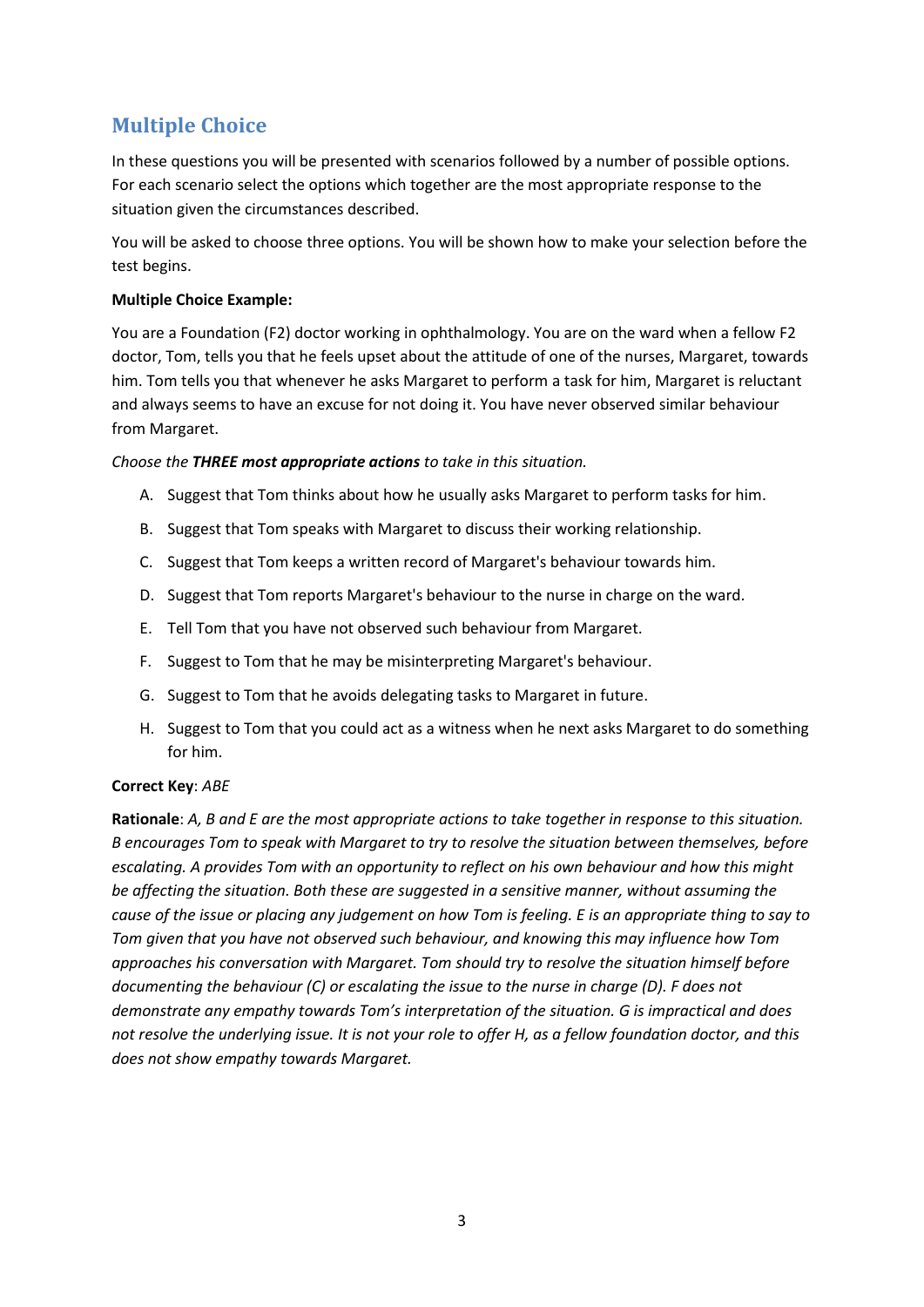## <span id="page-4-0"></span>**CLINICAL PROBLEM SOLVING**

Clinical Problem Solving questions will be drawn from the following topic areas:

- Cardiovascular
- Dermatology / ENT / Eyes
- Endocrinology / Metabolic
- Gastroenterology / Nutrition
- Infectious disease / Haematology / Immunology / Allergies / Genetics
- Musculoskeletal
- Paediatrics
- Pharmacology / Therapeutics
- Psychiatry / Neurology
- Reproductive (male and female)
- Renal / Urology
- Respiratory

They may relate to:

- Disease factors
- Making a diagnosis
- Investigations
- Management plans
- Prescribing
- Emergency care

The example questions that follow illustrate two of the question formats that may be used. Other question formats may also be used when appropriate. You will be shown how to make your selection before the test begins. Answers for these example questions are **NOT** available.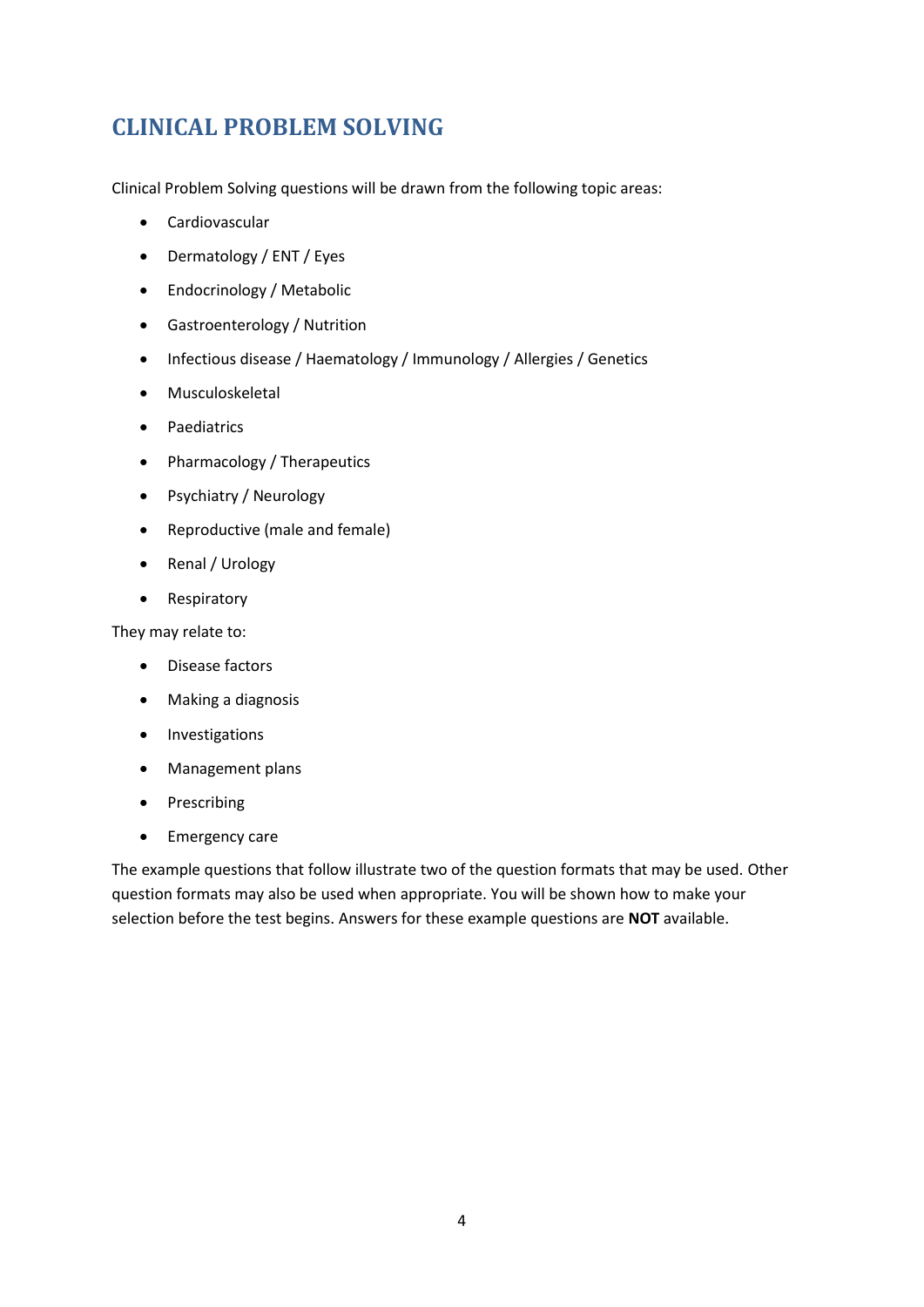## <span id="page-5-0"></span>**Single or Multiple Best Answer**

**Q1.** A 25 year old woman has a muco-purulent discharge, pelvic pain, cervicitis and urethritis.

*Which is the SINGLE most likely cause of her symptoms? Choose ONE option only.*

- A Bacterial vaginosis
- B Candida albicans
- C Chlamydia Trachomatis
- D Herpes simplex
- E Trichomaniasis

**Q2.** A 55 year old, obese man was recently diagnosed with type 2 diabetes mellitus. He has been treated with a 3 month trial of lifestyle modification of diet, exercise and smoking cessation. At 3 months his HbA1c remains greater than 7% and he has not lost weight.

*Select the SINGLE most appropriate management option form the list below. Choose ONE option only.*

- A Acarbose
- B Insulin
- C Metformin
- D Rosiglitasone
- E Sulphonylurea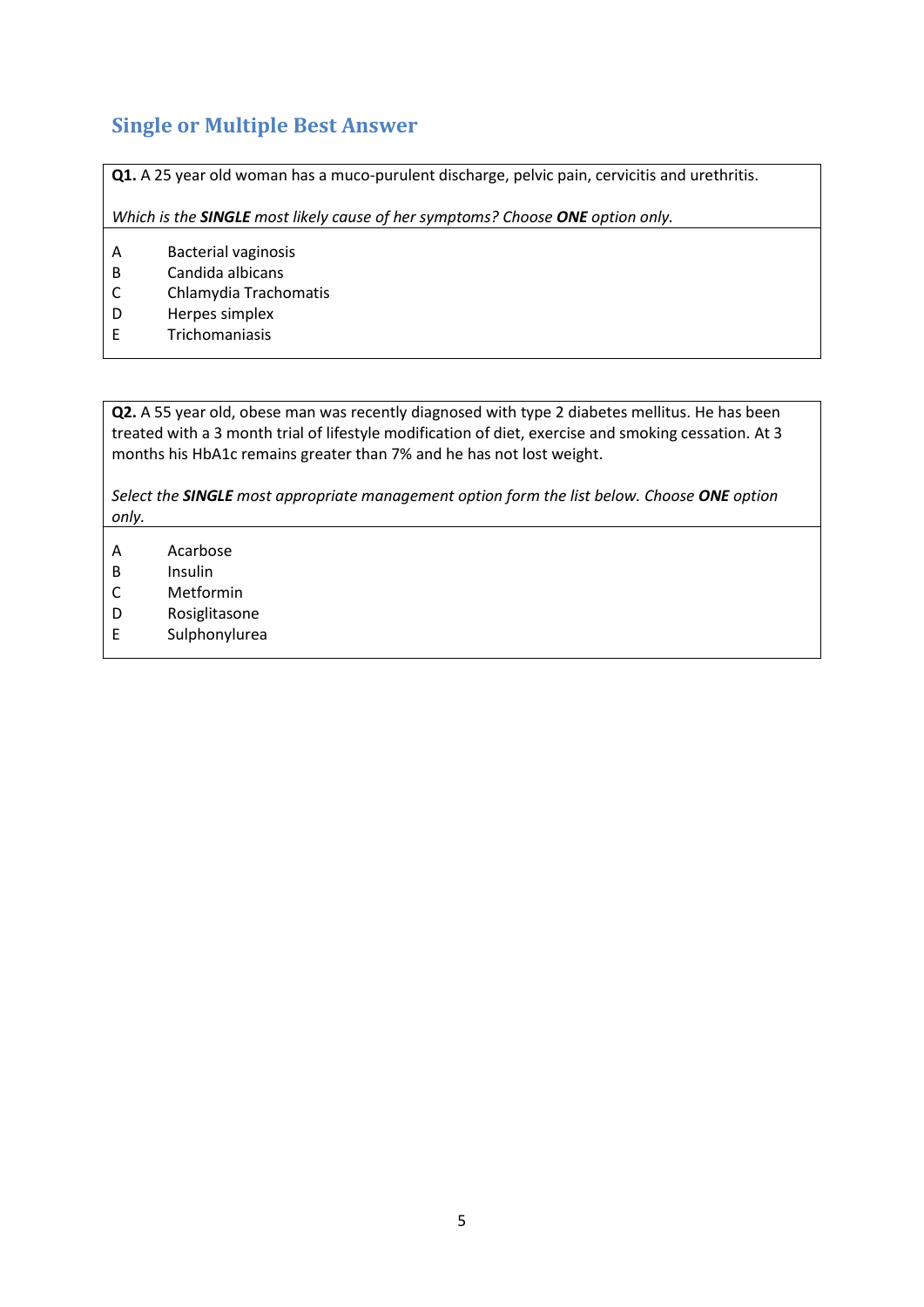## <span id="page-6-0"></span>**Extended Matching Questions**

| <b>Reduced Vision</b> |                                  |   |                                |  |  |
|-----------------------|----------------------------------|---|--------------------------------|--|--|
| А                     | Basilar migraine                 | F | Central retinal vein occlusion |  |  |
| в                     | Cerebral tumour                  | G | Optic neuritis (demyelinating) |  |  |
|                       | Cranial arteritis                | н | Retinal detachment             |  |  |
|                       | Macular degeneration             |   | Tobacco optic neuropathy       |  |  |
|                       | Central retinal artery occlusion |   |                                |  |  |

For each patient below, what is the most likely **diagnosis**? Select **ONE** option only from the list above. Each option may be selected once, more than once or not at all.

**Q3.** A 75 year old man, who is a heavy smoker, with a blood pressure of 170/105, complains of floaters in the left eye for many months and flashing lights in bright sunlight. He has now noticed a "curtain" across his vision.

**Q4.** A 60 year old woman complains of shadows that sometimes obscure her vision for a few minutes. She has felt unwell recently with loss of weight and face pain when chewing food.

**Q5.** A 45 year old woman, who is a heavy smoker, with blood pressure of 170/110 complains of impaired vision in the right eye. She has difficulty discriminating colours and has noticed that her eye aches when looking to the side.